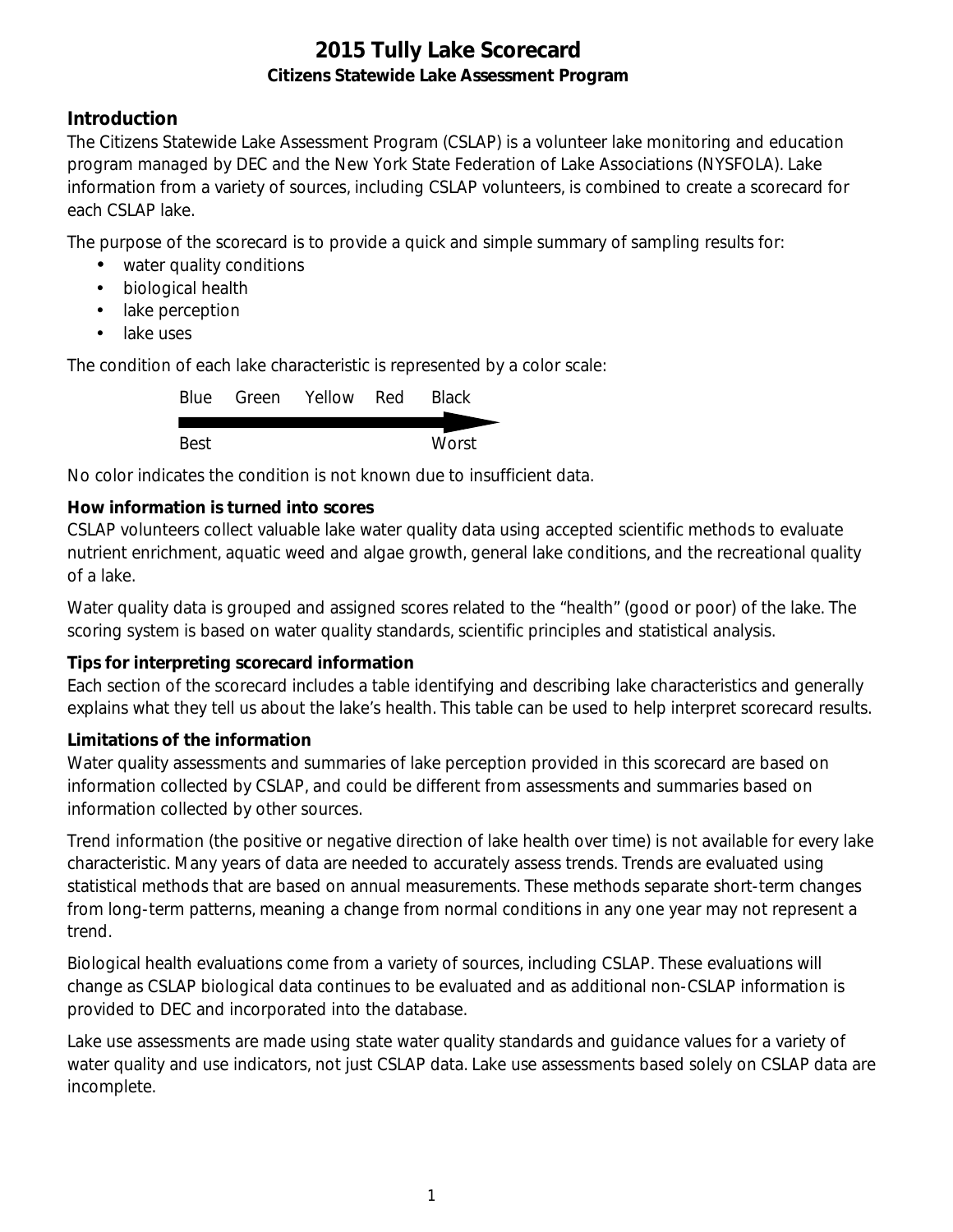## **Water Quality Assessment**

Water quality assessments are based on data collected from the deepest part of the lake every other week, for 15 weeks, from late spring through early fall. The data is used to evaluate a number of lake conditions, including algae growth (productivity or trophic status), pH and deepwater dissolved oxygen levels. There is not enough data to identify a trend in the deepwater oxygen levels for any CSLAP lake.



*\**All years of CSLAP data collection for the lake except those for which data was not available.

#### **The following data is collected and analyzed to determine the water quality score.**

| Water quality<br>characteristic         | <b>Score</b>                                                        | Description of characteristic                                                                                                                                         | What it means                                                                                                                                                                              |
|-----------------------------------------|---------------------------------------------------------------------|-----------------------------------------------------------------------------------------------------------------------------------------------------------------------|--------------------------------------------------------------------------------------------------------------------------------------------------------------------------------------------|
|                                         | Total<br>Phosphorus (TP)                                            | TP is measured because it is an<br>important nutrient that often controls<br>the growth of algae and rooted plants.                                                   | Too much phosphorus can harm aquatic life,<br>water supplies, and recreational uses by causing<br>excessive algae growth.                                                                  |
| <b>Trophic Status</b>                   | Chlorophyll a                                                       | Chlorophyll a is measured to estimate<br>the amount of algae in a lake.                                                                                               | The amount of chlorophyll a is usually closely<br>related to the amount of phosphorus and can<br>affect water clarity.                                                                     |
|                                         | Secchi Disk                                                         | This is a device to measure how far<br>down into the water you can see.                                                                                               | Water clarity is a strong indicator of the public's<br>opinion of lake conditions.                                                                                                         |
|                                         | рH                                                                  | Water pH is measured to determine its<br>acidity or alkalinity.                                                                                                       | Values between 6 and 9 support most types of<br>plant and animal life.                                                                                                                     |
| pH Balance                              | Conductivity                                                        | Conductivity is measured to estimate<br>the amount of dissolved and<br>suspended solids in water, including<br>salts and organic material.                            | High conductivity values may be related to<br>geology or land use practices and can indicate<br>susceptibility to changes in pH.                                                           |
| Deepwater<br><b>Dissolved</b><br>Oxygen | Phosphorus,<br>ammonia, nitrite,<br>iron, manganese,<br>and arsenic | Dissolved oxygen (DO) is not<br>measured directly, but can be inferred<br>from the levels of certain chemicals in<br>water samples collected near the lake<br>bottom. | Dissolved oxygen is critical for the ecological<br>balance of lakes. Low DO in bottom waters can<br>affect the survival of fish and lake organisms and<br>cause chemical changes in lakes. |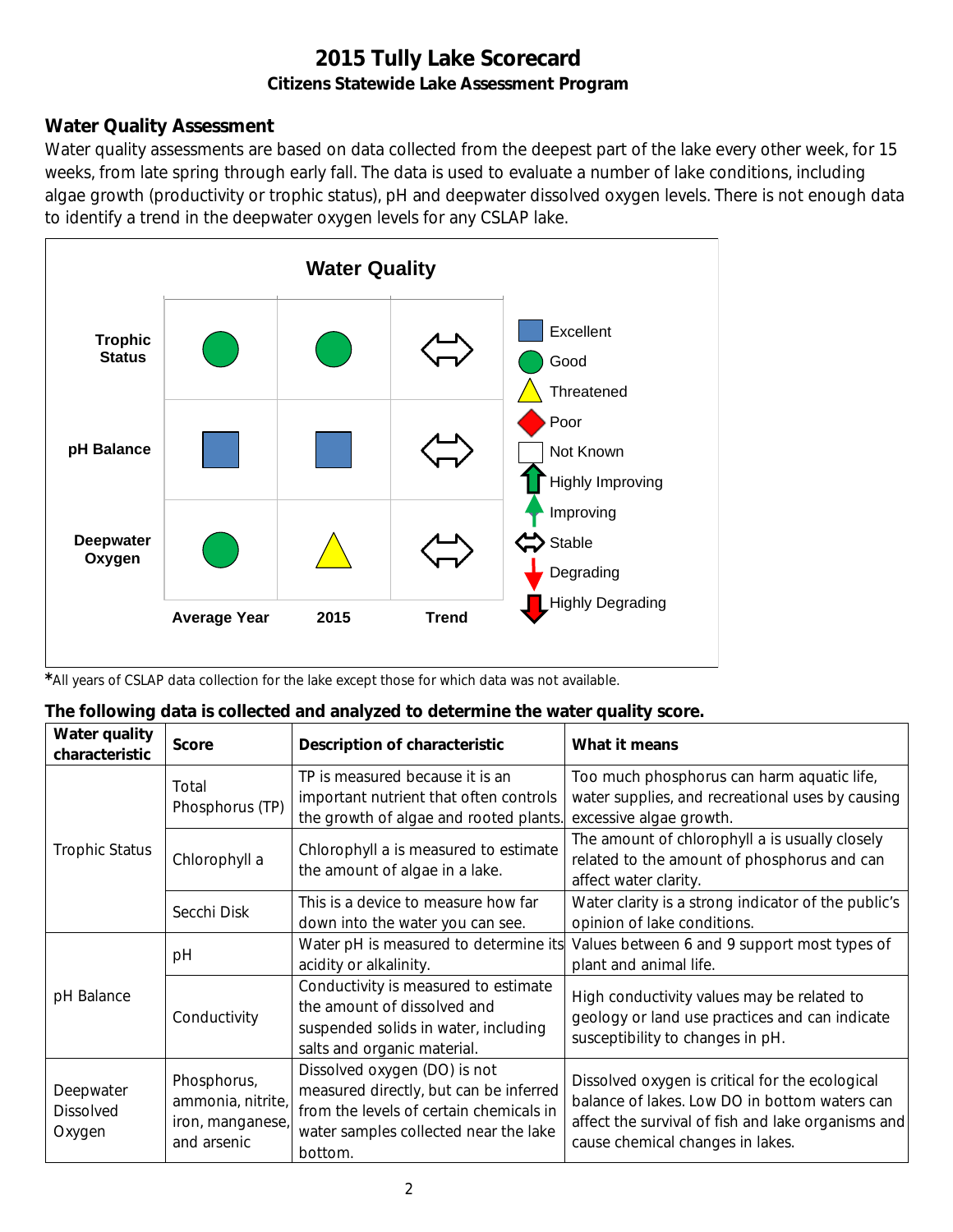#### **The water quality scores for each water quality characteristic are determined by the following:**

| Water quality<br>characteristic | <b>Score</b> | Criteria Score Elements                                                                            | How Criteria Are Used to Determine Score                                                             |
|---------------------------------|--------------|----------------------------------------------------------------------------------------------------|------------------------------------------------------------------------------------------------------|
| <b>Trophic Status</b>           | Excellent    | Average value for each trophic                                                                     | Trophic score = $8$ or $9$ (two of three trophic indicators<br>= oligotrophic, other is mesotrophic) |
|                                 | Good         | indicator (water clarity, chlorophyll<br>a, total phosphorus) assigned score                       | Trophic score = $6$ or 7 (at least two trophic indicators<br>$=$ mesotrophic or "higher")            |
|                                 | Threatened   | of 3 if oligotrophic <sup>+</sup> , 2 if<br>mesotrophic <sup>+</sup> , 1 if eutrophic <sup>+</sup> | Trophic score = $4$ or $5$ (at least one trophic indicator<br>= mesotrophic or "higher")             |
|                                 | Poor         |                                                                                                    | Trophic score = $3$ (all trophic indicators = "eutrophic")                                           |
|                                 | Excellent    | Average pH is evaluated against                                                                    | pH between 7.5 and 8.5                                                                               |
|                                 | Good         | state water quality standards                                                                      | pH between 7 and 7.5                                                                                 |
| pH Balance                      | Threatened   | (should be above 6.5 and below 8.5)<br>and average conductivity evaluated                          | pH above 8.5, pH between 6.5 and 7, or conductivity<br>$< 50$ ug/l                                   |
|                                 | Poor         | to determine if low buffering<br>capacity against future pH change                                 | pH < 6.5                                                                                             |
|                                 | Excellent    | Deepwater ammonia and                                                                              | Actual DO data indicating fully oxygenated conditions<br>in stratified lakes to lake bottom          |
| Deepwater                       | Good         | phosphorus levels are compared to<br>surface readings, and assigned a                              | All shallow lakes assumed to be good absent data;<br>deepwater scores $= 1$                          |
| <b>Dissolved</b><br>Oxygen      | Threatened   | score of 3 if bottom readings are<br>>10x surface readings and a score                             | Deepwater NH3 score + Deepwater TP score > 3 or<br>actual DO data indicating hypoxic conditions      |
|                                 | Poor         | of 2 if bottom readings are > 5x<br>surface readings                                               | Deepwater NH3 score $=$ 3 or actual DO data<br>indicating anoxic conditions                          |
|                                 | Not known    |                                                                                                    | No deepwater $O_2$ or indicator data in stratified lake                                              |

**+** trophic designations- oligotrophic = water clarity > 5 m, chlorophyll a < 2 ug/l, total phosphorus < 10 ug/l mesotrophic = water clarity 2-5 m, chlorophyll a 2-8 ug/l, total phosphorus = 10-20 ug/l

eutrophic = water clarity < 2 m, chlorophyll a > 8 ug/l, total phosphorus > 20 ug/l

### **The water quality trends for each water quality characteristic and measure of lake perception are determined by the following:**

| Highly Improving:        | linear regression correlation coefficient ( $R^2$ ) > 0.5 and p value < 0.01, with trend toward<br>higher "score"                           |
|--------------------------|---------------------------------------------------------------------------------------------------------------------------------------------|
| Improving:               | $R^2 > 0.33$ and p value < 0.05, or $R^2 > 0.5$ and p value < 0.05, or $R^2 > 0.33$ and p value < 0.01,<br>with trend toward higher "score" |
| Stable:                  | neither linear regression nor p value in statistically significant ranges as defined above                                                  |
| Degrading:               | $R^2 > 0.33$ and p value < 0.05, or $R^2 > 0.5$ and p value < 0.05, or $R^2 > 0.33$ and p value < 0.01,<br>with trend toward lower "score"  |
| <b>Highly Degrading:</b> | $R^2 > 0.5$ and p value < 0.01, with trend toward lower "score"                                                                             |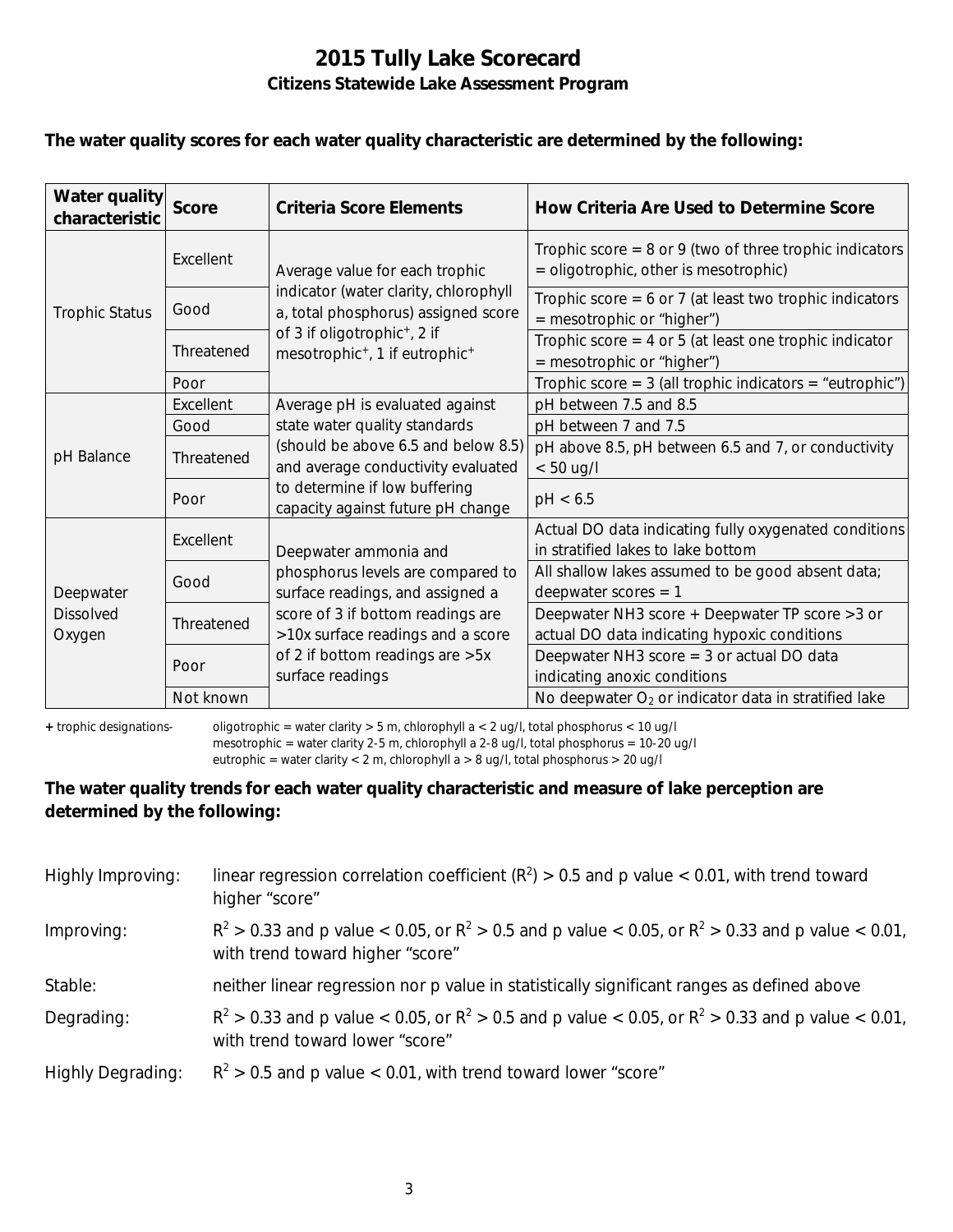## **Biological Health**

Biological health of lakes can be evaluated in a number of ways. For CSLAP lakes, biological health evaluations are based on the presence of invasive plants, the type and number of blue-green harmful algal blooms, the presence of invasive animals (zebra mussels, spiny waterflea, etc.), the types of fish, aquatic plant diversity, and the number of pollution sensitive aquatic insects.

Biotic indices have been developed to evaluate a few biological health characteristics. Biotic indices are used to compare the biological community of the lake being sampled to the biological community of a known highquality lake. (Data to support biological health assessments is not available for all CSLAP lakes.)



*\** All years of CSLAP data collection for the lake except those for which data was not available.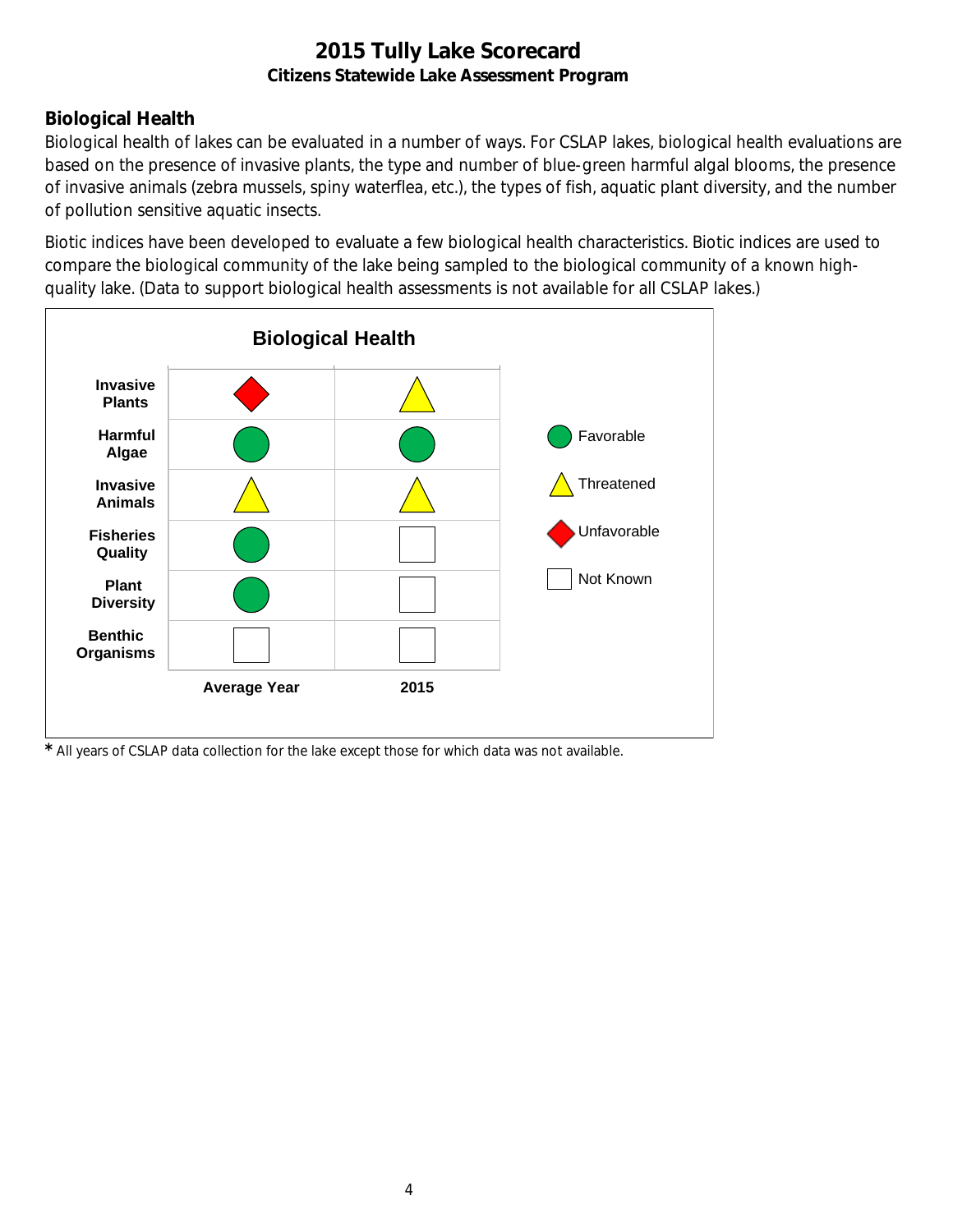| <b>Biological Health</b><br>Characteristic | <b>Description of characteristic</b>                                                                                                                                                            | What it means                                                                                                                                                                                                                                                                                                                                                                          |
|--------------------------------------------|-------------------------------------------------------------------------------------------------------------------------------------------------------------------------------------------------|----------------------------------------------------------------------------------------------------------------------------------------------------------------------------------------------------------------------------------------------------------------------------------------------------------------------------------------------------------------------------------------|
| <b>Invasive Plants</b>                     | CSLAP volunteers survey lakes for nuisance,<br>non-native plants (water chestnut, Eurasian<br>water milfoil, etc.).                                                                             | Abundant invasive plants can crowd out native and<br>protected plants, create quality problems, and interfere<br>with recreation. "Unfavorable" means at least one<br>invasive plant species has been found. "Threatened"<br>lakes are geographically close to an "infected" lake, or<br>have water quality conditions that put them at higher<br>risk for species invasion.           |
| Harmful Algae                              | DEC and other biologists screen water<br>samples for blue-green algae cell pigments<br>and also test them for algal toxins.                                                                     | Harmful algae can reduce oxygen levels and may cause<br>harm to people recreating on the lake. "Unfavorable"<br>means algal toxin readings are unsafe for water<br>recreation; "threatened" means readings are<br>approaching unsafe for water recreation.                                                                                                                             |
| <b>Invasive Animals</b>                    | DEC and other biologists survey lakes for<br>nuisance, non-native animals (zebra mussels,<br>spiny water flea, etc.).                                                                           | Abundant invasive animals can harm native plant and<br>animal species, influence the likelihood of algal blooms,<br>and interfere with recreation. "Unfavorable" means at<br>least one invasive animal has been found. "Threatened"<br>lakes are geographically close to an "infected" lake, or<br>have water quality conditions that put them at higher<br>risk for species invasion. |
| <b>Fisheries Quality</b>                   | DEC and other fisheries biologists measure<br>the length and weight of various species in a<br>lake's fish community and conduct other<br>measures of the health of the fisheries<br>community. | Better fisheries quality indicates the lake has sufficient<br>food resources and habitat to support its fish<br>community. Several "biotic indices" are used to evaluate<br>fish community quality.                                                                                                                                                                                    |
| <b>Plant Diversity</b>                     | CSLAP volunteers, academic researchers and<br>consultants survey lakes for the number and<br>types of aquatic plants.                                                                           | Higher plant diversity indicates a more natural<br>environment and helps prevent invasive species from<br>taking over a lake. "Floristic quality indices" are used to<br>evaluate plant communities.                                                                                                                                                                                   |
| Benthic<br>Organisms                       | DEC and other biologists count and identify<br>the types of bottom living (benthic) aquatic<br>insects in a lake.                                                                               | More pollution sensitive (intolerant) aquatic insects in a<br>lake usually indicate good water quality and suitable<br>habitat. "Biotic indices" are used to evaluate benthic<br>communities.                                                                                                                                                                                          |

## **The following information is used to determine biological health scores.**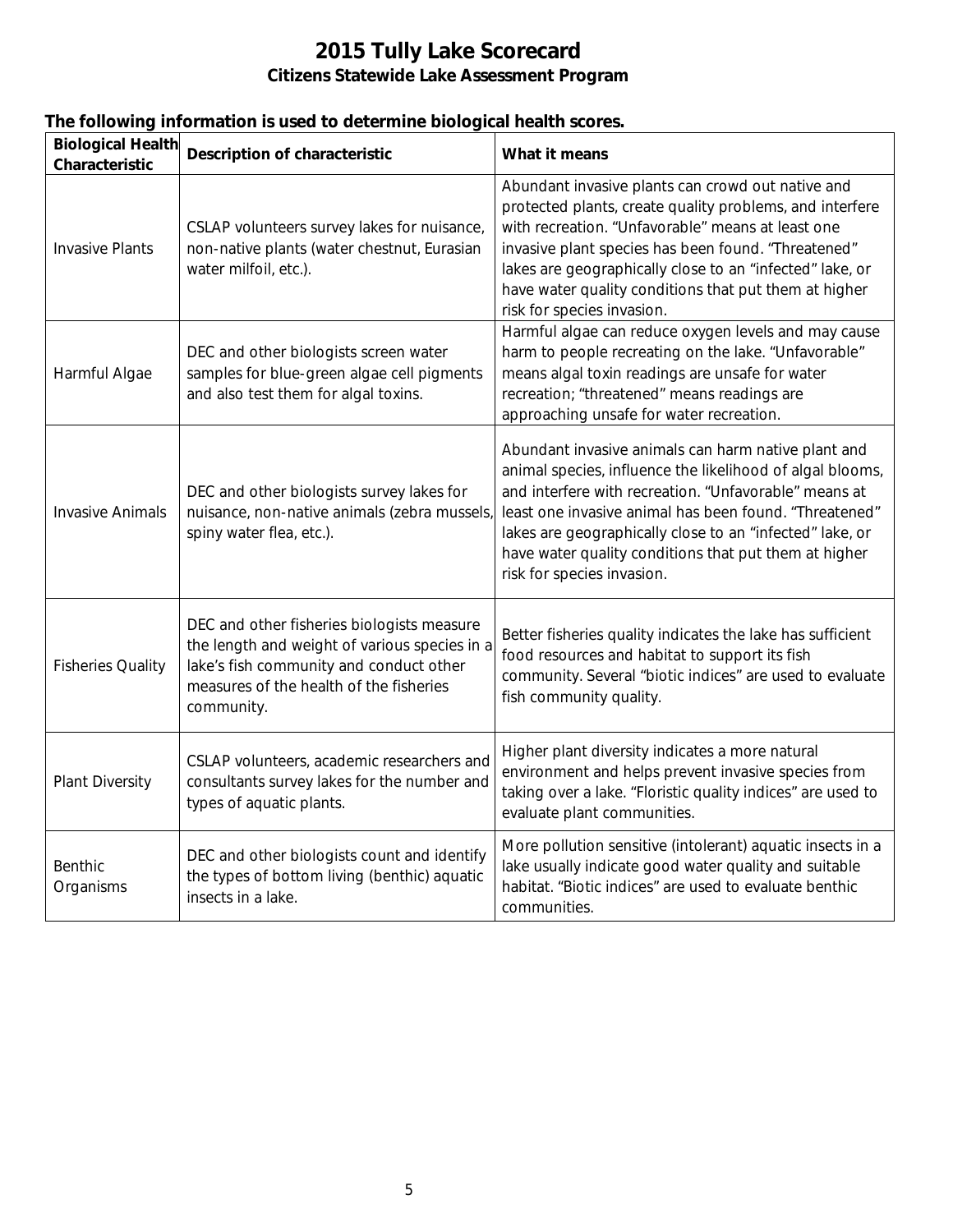#### **The biological health scores for each biological health characteristic are determined by the following:**

| <b>Water quality</b><br>characteristic | <b>Score</b> | <b>Criteria Score Elements</b>                               | How Criteria Are Used to Determine<br><b>Score</b>                           |
|----------------------------------------|--------------|--------------------------------------------------------------|------------------------------------------------------------------------------|
|                                        | Favorable    |                                                              | No evidence of invasive/exotic aquatic plants                                |
|                                        |              | Aquatic plant surveys are conducted by                       | Invasive plants found in nearby (<10 miles away)                             |
| <b>Invasive Plants</b>                 | Threatened   | CSLAP volunteers or by other                                 | lakes or public launch is found on lake                                      |
|                                        | Unfavorable  | organizations; invasive plants identified<br>by plant expert | Invasive/exotic aquatic plants found in lake                                 |
|                                        | Not Known    |                                                              | No aquatic plant surveys in lake (this year)                                 |
|                                        | Favorable    |                                                              | All data show algae, phycocyanin and toxin                                   |
|                                        |              | Harmful algae bloom (HAB) sampling                           | levels below DEC bloom criteria <sup>+</sup>                                 |
|                                        |              | conducted in open water and along                            | Fluoroprobe or toxin levels exceed DEC                                       |
| Harmful Algae                          | Threatened   | shoreline; total algae, algae species,                       | threatened# criteria; phycocyanin levels exceed                              |
|                                        |              | phycocyanin (blue green pigment) and                         | DEC bloom criteria, or visual evidence of blooms                             |
|                                        | Unfavorable  | algal toxins analyzed in samples                             | Fluoroprobe or toxin levels exceed DEC bloom                                 |
|                                        |              |                                                              | criteria in open water or shoreline                                          |
|                                        | Not Known    |                                                              | No HAB data available for lake                                               |
|                                        | Favorable    |                                                              | No reports of invasive/exotic aquatic animals                                |
|                                        |              | Invasive animal (primarily zebra or                          | and no clear threats exist                                                   |
|                                        | Threatened   | quagga mussel) surveys are conducted                         | Invasive animals found in nearby (<25 miles                                  |
| Invasive                               |              | on limited basis in CSLAP lakes; other                       | away) waterbodies AND public launch is found                                 |
| Animals                                |              | AIS animals reported through                                 | on lake, or calcium levels > 20 mg/l                                         |
|                                        | Unfavorable  | iMapInvasives                                                | Invasive/exotic aquatic animals found in lake                                |
|                                        | Not Known    |                                                              | No information to evaluate presence of exotic                                |
|                                        |              |                                                              | animals                                                                      |
|                                        | Favorable    | New York does not (yet) have a fish                          | Fish IBI $> 60$ (= "good" and "excellent")                                   |
| <b>Fisheries</b>                       | Threatened   | index for biotic integrity (IBI); for lakes                  | Fish IBI between 40 and 60 (= "fair")                                        |
| Quality                                | Unfavorable  | with fishery survey data, Minnesota Fish                     | Fish IBI < 40 (= "poor")                                                     |
|                                        | Not Known    | IBI is used to evaluate fisheries quality                    | No fisheries data                                                            |
|                                        | Favorable    | New York has not yet developed a                             | $mFQI > 5$ (= "good" quality), based on # genera                             |
|                                        | Threatened   | floristic quality index (FQI); for lakes with                | $mFQI = 3-8 (= "fair" quality)$ , based on # genera                          |
| <b>Plant Diversity</b>                 | Unfavorable  | detailed plant survey data, a modified                       | $mFQI < 3$ (= "poor" quality), based on # genera                             |
|                                        |              | version of the Wisconsin FQI and Florida                     |                                                                              |
|                                        | Not Known    | aquatic plant designations are used for                      | Insufficient plant survey data to evaluate                                   |
|                                        |              | evaluating aquatic floristic quality                         |                                                                              |
|                                        | Favorable    | New York has not yet developed a                             | IBI > 10-15 (based on $#$ genera)                                            |
| <b>Benthic</b>                         | Threatened   | macroinvertebrate IBI; for lakes with                        | IBI between 8 and 15 (based on # genera)                                     |
| Organisms                              | Unfavorable  | detailed macroinvertebrate survey data,                      | B  < 8                                                                       |
|                                        | Not Known    | Vermont IBI is used to evaluate benthic<br>organism quality  | Insufficient macroinvertebrate data to evaluate<br>benthic organisms quality |

**+** DEC bloom criteria- fluoroprobe blue green algae chlorophyll a = 30 ug/l

phycocyanin = 200 units

algal toxins- microcystin-LR = 20 ug/l ("high toxins") along shoreline, = 10 ug/l in open water

**+** DEC threatened criteria- fluoroprobe blue green algae chlorophyll a = 10 ug/l

algal toxins- microcystin-LR = 4 ug/l along shoreline or in open water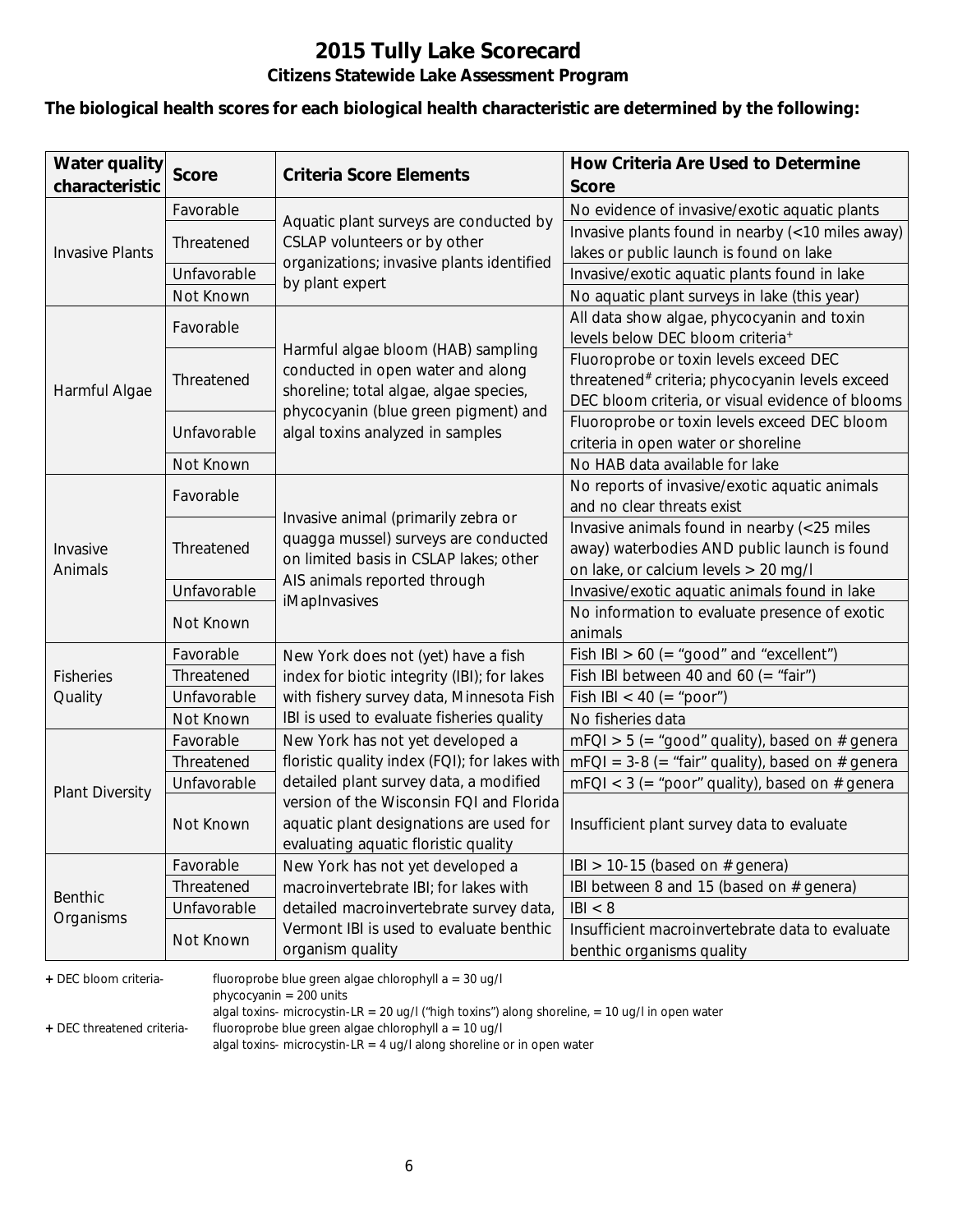### **Lake Perception**

Lake perception scores are based on the visual observations of CSLAP volunteers who answer questions on the Field Observation Form (http://www.dec.ny.gov/docs/water\_pdf/cslapsamobs.pdf) completed during sampling. The questions ask the volunteer to determine their perceptions of how clear the water looks, the abundance of aquatic plants, conditions affecting current recreational use, and the overall recreational quality of the lake.

Visual observations are very closely connected to measured water quality conditions. This information is helpful to lake managers in deciding on nutrient criteria, or the amount of nutrients that can flow into a lake without compromising its water quality. For New York State lakes, perception data collected by CSLAP volunteers is critical to the development of nutrient criteria (defining "how much is too much") and has been consistently collected by CSLAP volunteers since 1992.



*\** All years of CSLAP data collection for the lake except those for which data was not available.

| Lake Perception<br>Characteristic | <b>Description of characteristic</b>                                                                                                   | What it means                                                                                                                                                                                                                                                                                                |
|-----------------------------------|----------------------------------------------------------------------------------------------------------------------------------------|--------------------------------------------------------------------------------------------------------------------------------------------------------------------------------------------------------------------------------------------------------------------------------------------------------------|
| <b>Water Quality</b>              | Asks the user: How clear does the<br>water look today?                                                                                 | Clearer water usually indicates lower nutrient levels.                                                                                                                                                                                                                                                       |
| <b>Aquatic Plants</b>             | Asks the user: How abundant are<br>aquatic plants where people are<br>boating and swimming today?                                      | Lower abundances of aquatic plants usually provide proper<br>ecological balance and are less likely to contribute to recreational<br>use problems, although the absence of plants can also lead to<br>lake problems. Lakes with the most favorable assessments have<br>some plants, but not too many plants. |
| Recreation                        | Asks the user: What is your opinion of<br>the recreational quality of the lake?<br>What factors affect your perception of<br>the lake? | Users' perceptions are associated with water quality conditions<br>and aquatic plant coverage. Positive responses usually indicate<br>good water quality and little to no surface plant coverage.<br>Negative responses are usually associated with poor water quality<br>and/or invasive plants.            |

## **The following information is used to determine the lake perception scores.**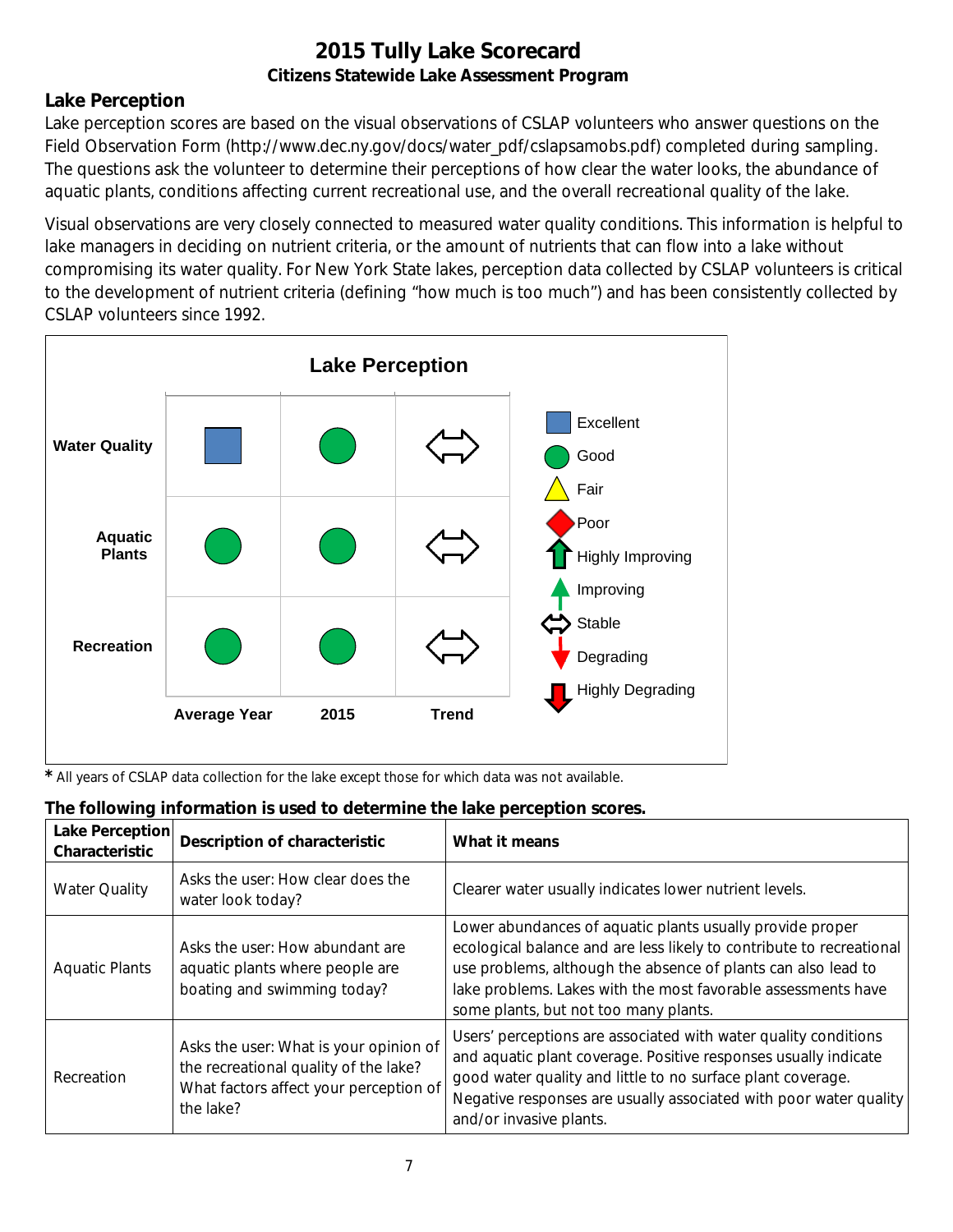**The lake perception scores for each lake perception characteristic are determined by the following:**

| Lake perception<br>characteristic | <b>Score</b> | <b>Criteria Score Elements</b>                                                                                       | How Criteria Are Used to Determine<br><b>Score</b>  |
|-----------------------------------|--------------|----------------------------------------------------------------------------------------------------------------------|-----------------------------------------------------|
|                                   | Excellent    | Water quality perception is evaluated on a<br>5 point scale during each CSLAP sampling                               | Average value $< 1.5$                               |
| <b>Water Quality</b>              | Good         | session, ranging from "crystal clear" $(=1)$ to                                                                      | Average value $>1.5$ and $< 2.5$                    |
|                                   | Fair         | "severely high algae levels" (=5); average                                                                           | Average value $>2.5$ and $< 3.5$                    |
|                                   | Poor         | values are computed                                                                                                  | Average value $>3.5$                                |
|                                   | Excellent    | Aquatic plant coverage is evaluated on a 5                                                                           | Average value $>2$ and $< 2.5$                      |
|                                   | Good         | point scale during each CSLAP sampling                                                                               | Average value $>1.5$ and $< 2$ OR $> 2.5$ and $< 3$ |
|                                   | Fair         | session, ranging from "not visible at lake                                                                           | Average value $>3$ and $<$ 3.5 OR $<$ 1.5           |
| <b>Aquatic Plants</b>             | Poor         | surface" $(=1)$ to "plants densely cover<br>surface except in deepest areas" $(=5)$ ;<br>average values are computed | Average value $> 3.5$                               |
|                                   | Excellent    | Recreational conditions are evaluated on a                                                                           | Average value $< 1.5$                               |
|                                   | Good         | 5 point scale during each CSLAP sampling                                                                             | Average value $>1.5$ and $< 2.5$                    |
| Recreation                        | Fair         | session, ranging from "beautifulcould not                                                                            | Average value $>2.5$ and $< 3.5$                    |
|                                   | Poor         | be nicer" $(=1)$ to "lake not usable" $(=5)$ ;<br>average values are computed                                        | Average value $>3.5$                                |

**+** lake assessments- **water quality** = 1 = crystal clear, 2 = not quite crystal clear, 3 = definite algae greenness, 4 = high algae levels, 5 = severely high algae levels

**aquatic plants** =  $1$  = no plants visible,  $2$  = plants below surface,  $3$  = plants at surface,  $4$  = plants dense at surface,  $5$  = surface plant coverage

**recreation** = 1 = could not be nicer, 2 = excellent, 3 = slightly impaired, 4 = substantially impaired, 5 = lake not usable

### **The water quality trends for each water quality characteristic and measure of lake perception are determined by the following:**

| Highly Improving:        | linear regression correlation coefficient ( $R^2$ ) > 0.5 and p value < 0.01, with trend toward<br>higher "score"                           |
|--------------------------|---------------------------------------------------------------------------------------------------------------------------------------------|
| Improving:               | $R^2 > 0.33$ and p value < 0.05, or $R^2 > 0.5$ and p value < 0.05, or $R^2 > 0.33$ and p value < 0.01,<br>with trend toward higher "score" |
| Stable:                  | neither linear regression nor p value in statistically significant ranges as defined above                                                  |
| Degrading:               | $R^2 > 0.33$ and p value < 0.05, or $R^2 > 0.5$ and p value < 0.05, or $R^2 > 0.33$ and p value < 0.01,<br>with trend toward lower "score"  |
| <b>Highly Degrading:</b> | $R^2 > 0.5$ and p value < 0.01, with trend toward lower "score"                                                                             |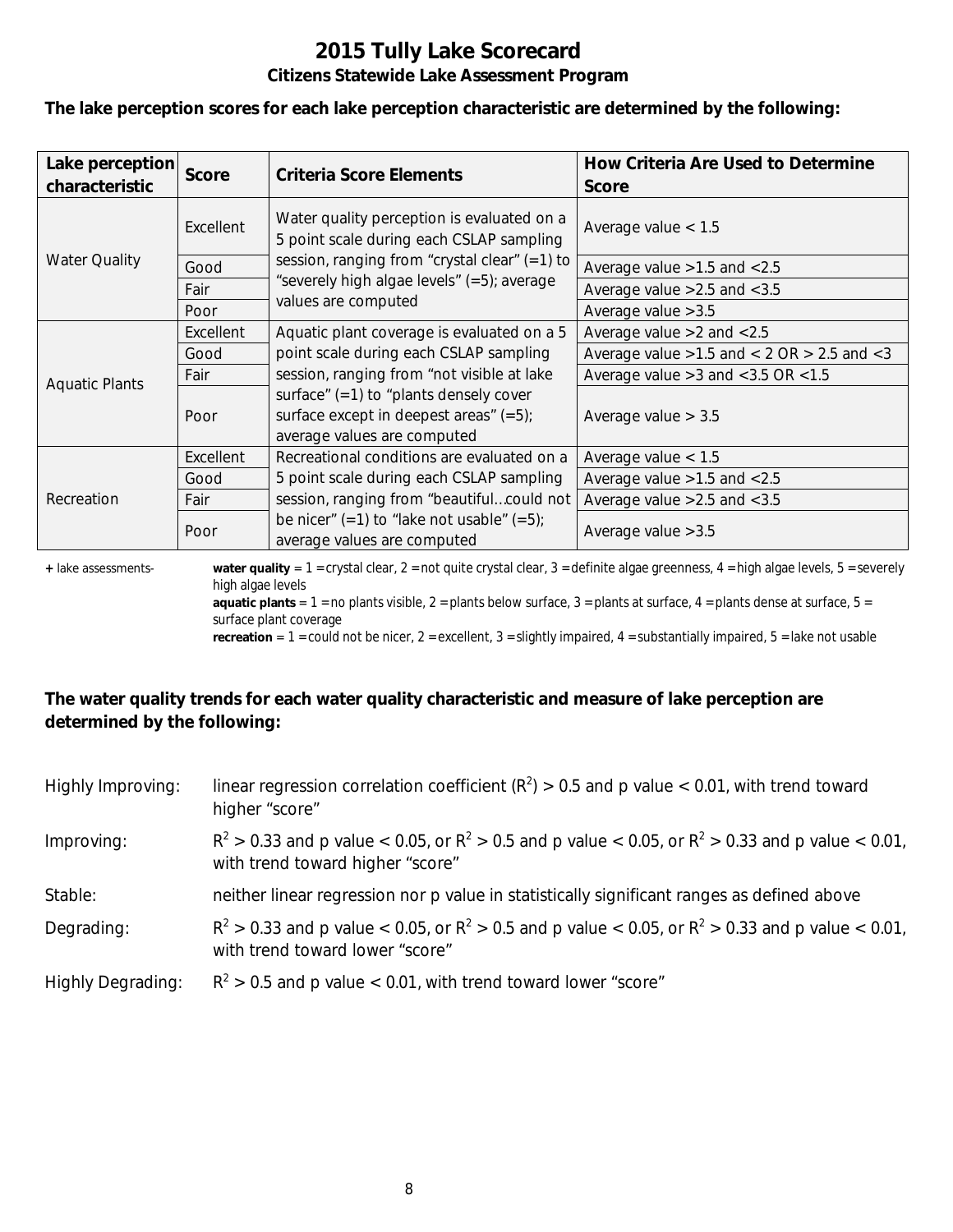## **Lake Uses**

Lake uses are defined as the best uses for a lake (drinking water, swimming, etc.) as determined by several factors. Lake uses are identified using CSLAP water quality, lake perception and biological assessment information to evaluate where a lake fits in the state Water Quality Standards and Classification system (see overview below).

Each lake use is scored based on the following assessment categories, using assessment methodology [\(http://www.dec.ny.gov/chemical/23846.html\)](http://www.dec.ny.gov/chemical/23846.html) established by DEC to evaluate impacts to lake uses:

- **Supported** no evidence of impacts to lake use;
- $\mathcal{L}^{\mathcal{L}}$ **Threatened**- no evidence of impacts to lake use, but some factor threatens this use (for example, changing water quality, conditions that are nearing impact levels, land-use changes, etc.);
- **Stressed** occasional or slight impacts to lake use;  $\mathbf{r}$
- **Impaired** frequent or persistent conditions limit or restrict lake use; and  $\mathbf{r}$
- **Precluded** conditions prevent lake use. This category is uncommon in NYS (and CSLAP) lakes and is not included in the legend for most lake-use scorecard assessments.



*\** All years of CSLAP data collection for the lake except those for which data was not available.

**Overview of the typical water quality classification and their best uses.** For more information visit www.dec.ny.gov/regs/4592.html#15990

| Best use | Other uses                                                                                             | <b>Water Quality Classification</b> |
|----------|--------------------------------------------------------------------------------------------------------|-------------------------------------|
| Drinking | Bathing, swimming (recreation), fishing, and fish, shellfish and<br>wildlife reproduction and survival | Class AA & A                        |
| Bathing  | Swimming (recreation), fishing, and fish, shellfish and wildlife<br>reproduction and survival          | Class B                             |
| Swimming | Same as Class B                                                                                        | Class C                             |
| Fishing  | Same as Class B and C                                                                                  | Class D                             |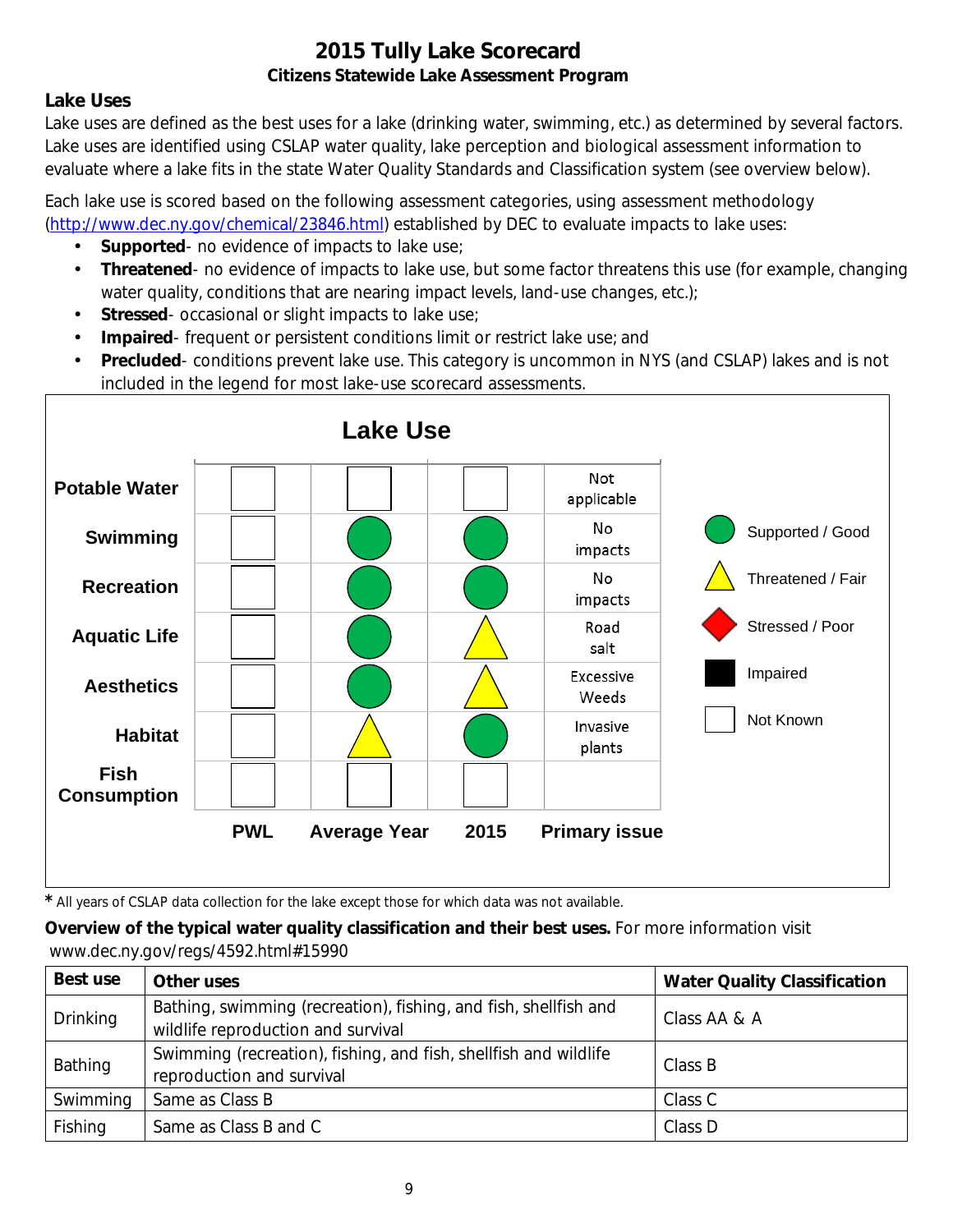#### **The following information is used to determine the condition of lake uses.**

| <b>Lake Use</b>                                                         | <b>Description of characteristic</b>                                                                                                                                                                                                                    | How this relates to CSLAP                                                                                                                                                                                                                                                                      |
|-------------------------------------------------------------------------|---------------------------------------------------------------------------------------------------------------------------------------------------------------------------------------------------------------------------------------------------------|------------------------------------------------------------------------------------------------------------------------------------------------------------------------------------------------------------------------------------------------------------------------------------------------|
| Potable Water                                                           | The lake is used for drinking water. Only Class<br>AA and A lakes have been approved for this use.                                                                                                                                                      | CSLAP data is not intended to assess the condition of<br>potable water. Other state and local monitoring<br>programs better address this use. However, some<br>CSLAP parameters-chlorophyll a, ammonia, arsenic,<br>iron, manganese, algal toxins-indicate potential<br>impacts to potability. |
| Bathing                                                                 | The lake is used for swimming and contact<br>recreation. This use is assessed in some lakes<br>only if they support a public bathing beach,<br>although it is evaluated in all lakes                                                                    | Several CSLAP sampling indicators-water clarity,<br>chlorophyll a, algal toxins, lake perception-can be<br>used to assess swimming conditions.                                                                                                                                                 |
| Recreation<br>(Swimming,<br>Boating, Fishing<br>and non-contact<br>use) | The lake is used for swimming, boating, fishing<br>and non-contact recreation. Even though some<br>lakes are not classified for this use, all CSLAP<br>lakes should support this use, consistent with the<br>federal goal to make all lakes "fishable." | Contact recreation is evaluating using the bathing<br>indicators described above. Non-contact recreation is<br>evaluated using the lake perception data (visual<br>observations) and aquatic plant surveys.                                                                                    |
| Aquatic Life                                                            | The lake is used by aquatic life. This is not an<br>official "use" designated by New York State, but<br>water quality standards and other criteria are<br>adopted to protect aquatic life.                                                              | Aquatic life impacts can be evaluated by a number of<br>CSLAP indicators, including pH, dissolved oxygen, and<br>the presence of invasive species.                                                                                                                                             |
| Aesthetics and<br>Habitat                                               | The lake is used for visual enjoyment or the<br>visual beauty of the lake. This is not an official<br>"use" designated by New York State, but water<br>quality criteria are adopted to protect aesthetics.                                              | Lake aesthetics can be impacted by a number of<br>factors, including algal blooms, nuisance weeds, or<br>simply reports that "the lake looks bad," all of which<br>are evaluated in CSLAP. Lake habitat is evaluated<br>against the presence and management of exotic<br>plants                |
| <b>Fish Consumption</b>                                                 | The lake is used for consumption of fish. All<br>lakes are assumed to support this use unless<br>otherwise indicated.                                                                                                                                   | CSLAP does not collect data or information to<br>evaluate fish consumption. All CSLAP lakes are<br>evaluated against the New York State Department of<br>Health: Health Advice on Eating Fish You Catch<br>(http://www.health.ny.gov/environmental/outdoors/fi<br>sh/health_advisories/).      |

For many CSLAP lakes, some of the lakes designated uses have previously been evaluated; a summary of these assessments can be found on the DEC Priority Waterbody List (PWL) developed for each of the 17 major drainage basins in the state. These can be found at [http://www.dec.ny.gov/chemical/23846.html.](http://www.dec.ny.gov/chemical/23846.html) For some lakes, these are derived from historical assessments of CSLAP or other water quality data, while for others, no PWL assessments are yet available. The "rules" for these assessments are cited in the state Consolidated Assessment and Listing Methodology (CALM) [\(http://www.dec.ny.gov/chemical/23846.html\)](http://www.dec.ny.gov/chemical/23846.html) have changed several times over the last decade, and the CALM document continues to be updated as new assessment tools are evaluated and adopted. The first column of the scorecard reflects the most recent PWL assessment, if available, for each CSLAP waterbody. Non CSLAP data, including "institutional" data (treated water data, bacterial data, consumer confidence report (CCR) summaries, and need for enhanced treatment) may be used for PWL assessments, but are not summarized here.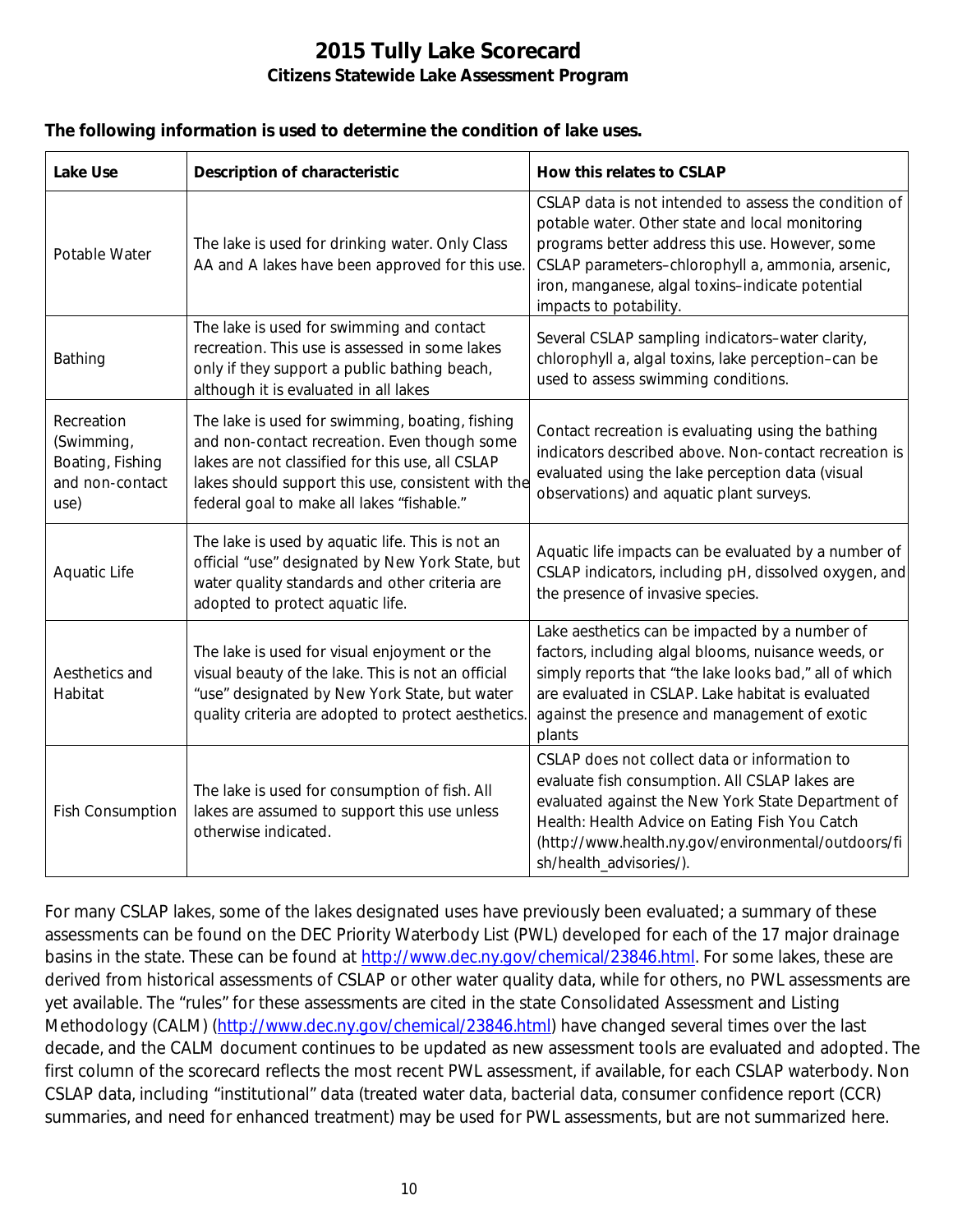| <b>Lake Use</b><br><b>Criteria Score Elements</b><br><b>Score</b>                                                                                             |              |  |
|---------------------------------------------------------------------------------------------------------------------------------------------------------------|--------------|--|
|                                                                                                                                                               | <b>Score</b> |  |
| No evidence of any criteria violations (see below)<br>Supported                                                                                               |              |  |
| Avg hypolimnetic $NH_4 > 1$ , Fe $> 0.5$ , As $> 0.3$ , or<br>Threatened<br>Surface water chlorophyll a and HABs                                              |              |  |
| Mn >1; avg open water MC-LR > $0.5$<br>data, and deepwater metals data are                                                                                    |              |  |
| >10d consec. open MC-LR>0.3 or BGA>30; Avg<br>used to evaluate potable water use.                                                                             |              |  |
| Stressed<br>hypolimnetic $NH_4 > 2$ , Fe $> 1$ or Mn $>1$ ; avg<br>Potable Water                                                                              |              |  |
| open water MC-LR $> 1$ ,<br>Waterbodies not classified as potable                                                                                             |              |  |
| Avg chl.a > 4 (Class AA)-6 (Class A) ug/l, hypo.<br>water supplies cited as "not known"                                                                       |              |  |
| Impaired<br>arsenic > 10 ug/l, violation of MCLs, municipal<br>(with impacts cited as "not applicable"                                                        |              |  |
| shut-down, or excessive water treatment needed                                                                                                                |              |  |
| Not known<br>No chlorophyll or deepwater nutrient data                                                                                                        |              |  |
| Supported<br>No evidence of any criteria violations (see below)                                                                                               |              |  |
| Statistically significant WQ degr.; infrequent or<br>Surface water chl a, water clarity, and<br>Threatened                                                    |              |  |
| single small site MC-LR>20 or shore BG >25-30<br>HABs data used to evaluate bathing use.                                                                      |              |  |
| >10% water clarity readings < 1.2m; or single                                                                                                                 |              |  |
| shoreline bloom MC-LR > 20; or open BG Chl ><br>Stressed<br>Bathing assessments included here                                                                 |              |  |
| reference bathing criteria cited in the<br>30; recreation = "impaired" $w/b$ each present<br>Bathing                                                          |              |  |
| PWL; "public bathing" is evaluated with<br>Open MC-LR > 20 ug/l or avg Secchi < 1.2m; or<br>bacteria and DOH beach data and is                                |              |  |
| multiple site and persistent shore MC-LR $>$ 20 or<br>Impaired<br>reflected in the assessment information                                                     |              |  |
| shore BG Chl > $25-30$ ; beach closure > 4 wks or<br>here (if available) but not quantified<br>control needed                                                 |              |  |
| Not known                                                                                                                                                     |              |  |
| No chlorophyll, clarity, HAB or perception data<br>Surface water chl a, water clarity, and<br>No evidence of any criteria violations (see below)<br>Supported |              |  |
| HABs data used to evaluate bathing use.<br>Same as bathing or avg TP > 20 ug/l; >25%                                                                          |              |  |
| slightly impaired frequency recreation AND ><br>Threatened                                                                                                    |              |  |
| Bathing assessments included here<br>10% poor clarity triggering slight impairment                                                                            |              |  |
| Recreation<br>reference bathing criteria cited in the<br>Same as bathing or >10% Chl.a samples > 10                                                           |              |  |
| <b>Stressed</b><br>PWL; "public bathing" is evaluated with<br>uq/l                                                                                            |              |  |
| bacteria and DOH beach data and is<br>Impaired<br>Same as bathing or Avg chl.a > 10 ug/l                                                                      |              |  |
| reflected in the assessment information<br>Not known<br>No chlorophyll, clarity, HAB or perception data                                                       |              |  |
| here (if available) but not quantified                                                                                                                        |              |  |
| No evidence of any criteria violations (see below)<br>Supported                                                                                               |              |  |
| Inferred/measured DO < 1; 10% pH < $6.5$ or<br>Threatened                                                                                                     |              |  |
| >8.5<br>Avg DO < $6.5$ or > $8.5$ ; inferred/measured DO <                                                                                                    |              |  |
| pH, (inferred) dissolved oxygen, and the<br>Stressed<br>presence of AIS species are used to<br><b>Aquatic Life</b><br>1 for Class T/TS                        |              |  |
| evaluate aquatic life<br>Avg pH < 6 or >9; Avg DO < 6.5 or > 8.5                                                                                              |              |  |
| w/documented fish impacts; inferred/measured<br>Impaired                                                                                                      |              |  |
| DO <1 w/documented fish impacts                                                                                                                               |              |  |
| No pH, DO, or AIS information available<br>Not known                                                                                                          |              |  |

# **The lake use scores for each lake use characteristic are determined by the following:**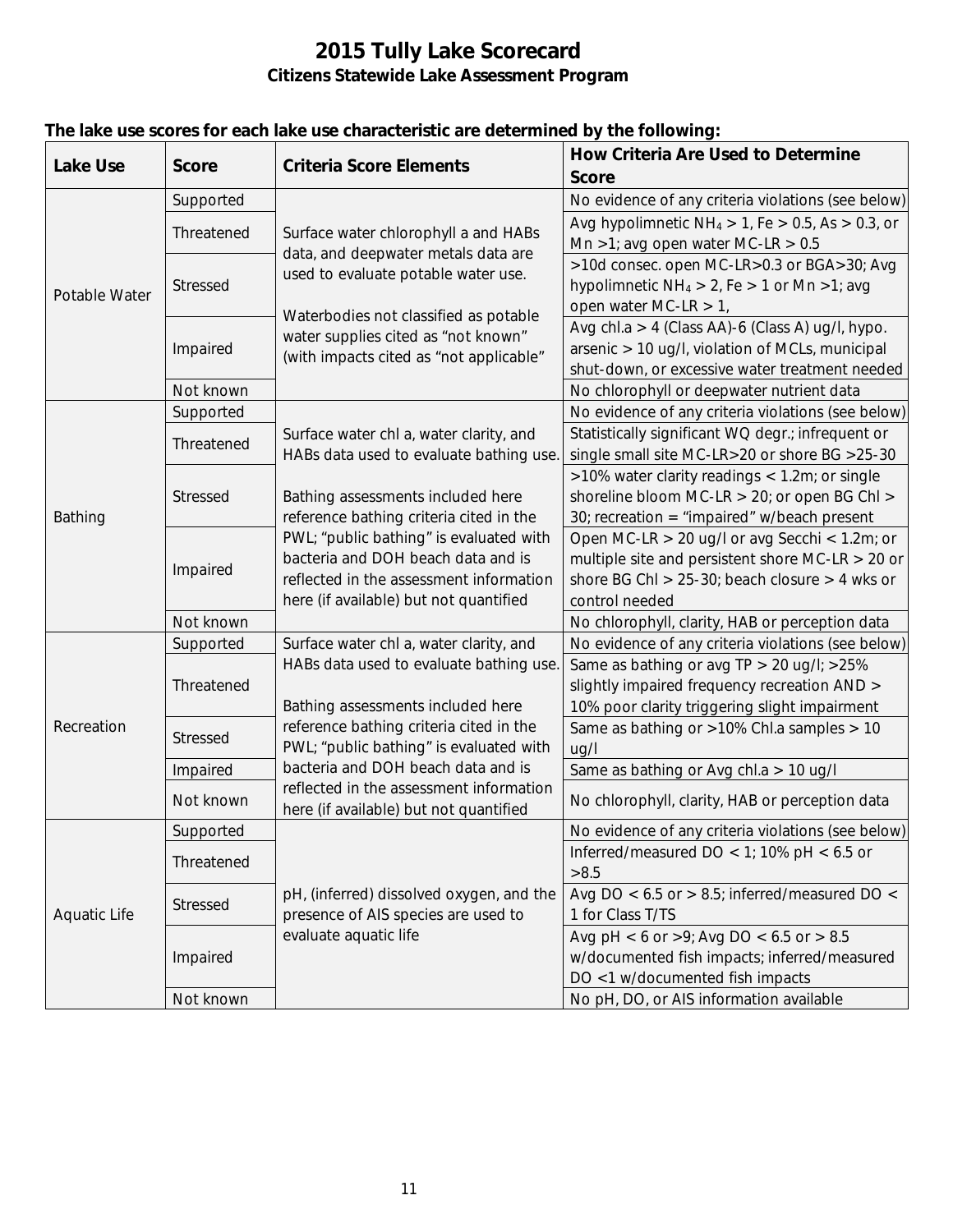| <b>Lake Use</b>         | <b>Score</b>    | <b>Criteria Score Elements</b>                                                                                                                                                                                                                                            | <b>How Criteria Are Used to Determine</b><br><b>Score</b>                                                                                                                                                                                                                                                                  |
|-------------------------|-----------------|---------------------------------------------------------------------------------------------------------------------------------------------------------------------------------------------------------------------------------------------------------------------------|----------------------------------------------------------------------------------------------------------------------------------------------------------------------------------------------------------------------------------------------------------------------------------------------------------------------------|
| Aesthetics /<br>Habitat | Good            | Aesthetics are evaluated through<br>perception surveys and the presence of<br>HABs and native species, while habitat is<br>evaluated against AIS species. These<br>categories are not recognized by EPA as<br>designated uses, so they are evaluated<br>as a "condition". | No evidence of any criteria violations (see below)                                                                                                                                                                                                                                                                         |
|                         | Fair            |                                                                                                                                                                                                                                                                           | Occasional aquatic plant treatment required for<br>invasive (habitat) or native (aesthetics) plants;<br>Aesthetics: "slightly impaired" due to algae or<br>weeds >25%; "definite algae greenness" >25%;<br>1x open water or shoreline bloom notification;<br>>25% surface weeds; >10% TP samples > 20<br>ug/l              |
|                         | Poor            |                                                                                                                                                                                                                                                                           | Routine aquatic plant treatment required for<br>invasive (habitat) or native (aesthetics) plants;<br>Aesthetics: "slightly impaired" due to algae or<br>weeds >50%; "definite algae greenness" >50%;<br>> 1x open water or large or widespread<br>shoreline bloom notification; > 50% surface<br>weeds; avg $TP > 20$ ug/l |
|                         | Not known       |                                                                                                                                                                                                                                                                           | No perception, HAB or AIS information                                                                                                                                                                                                                                                                                      |
| Fish<br>Consumption     | Supported       | Fish consumption is not evaluated<br>through CSLAP- PWL listings are based<br>on whether a waterbody is cited on the<br>DOH Health Advice for Consumption of                                                                                                              | No evidence of any criteria violations (see below)                                                                                                                                                                                                                                                                         |
|                         | Threatened      |                                                                                                                                                                                                                                                                           | High toxins in any HAB sample or persistent BGA<br>blooms                                                                                                                                                                                                                                                                  |
|                         | <b>Stressed</b> |                                                                                                                                                                                                                                                                           | Fish tissue data indicates measurable level of<br>contaminants but no listing on DOH Health<br>Advice on Eating Sports Fish and Game                                                                                                                                                                                       |
|                         | Impaired        |                                                                                                                                                                                                                                                                           | Waterbody cited on DOH Health Advice on<br>Eating Sports Fish and Game                                                                                                                                                                                                                                                     |
|                         | Not known       |                                                                                                                                                                                                                                                                           | No fish tissue data; potential impacts not cited                                                                                                                                                                                                                                                                           |

+ proposed NNC (numeric nutrient criteria): for potable water: Class AA lakes: chlorophyll a = 4 ug/l; for Class A lakes = 6 ug/l;

#### proposed NNC (numeric nutrient criteria) for swimming: chlorophyll a = 10 ug/l (all classes); water clarity = 1.2 meters (= 4 feet), TP = 20 ug/l

#### **Summary**

The information displayed in the scorecard is intended to give a quick and comprehensive overview of the results from CSLAP assessments and lake data collected by DEC, academics and private consultants.

CSLAP scorecards summarize information related to water quality, lake perception, biological condition and lake uses. The data and other information collected through CSLAP, or other sources, contribute to the evaluation of lake uses.

This information is the basis for the water quality assessments conducted as part of DEC's waterbody inventory. More comprehensive summaries of CSLAP data are included in individual lake reports and regional and statewide CSLAP data summaries. To fully understand CSLAP lakes, those interested should review the information found in scorecards, individual lake summaries, and regional and statewide CSLAP reports.